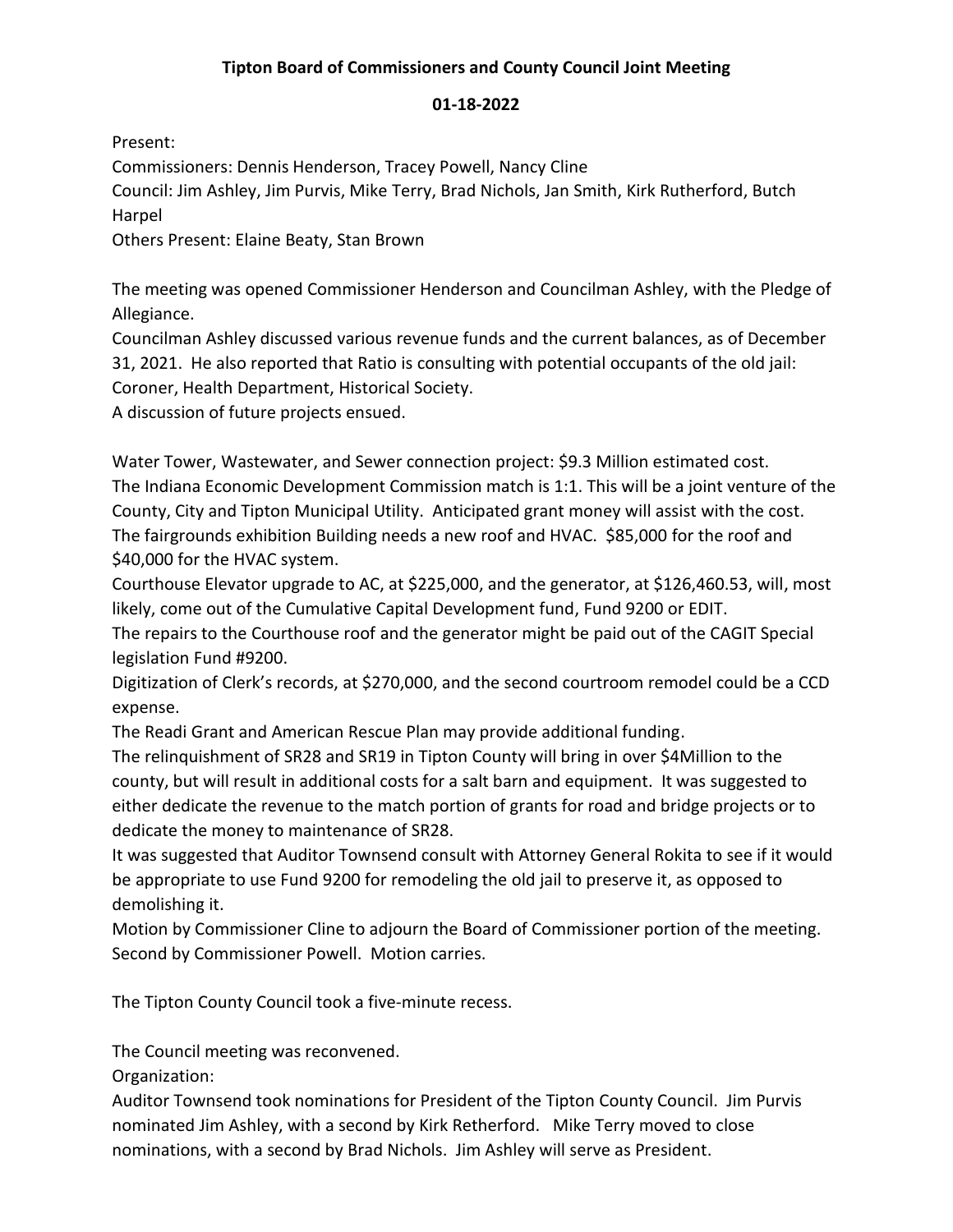Jim Ashley took nominations for Vice President. Jim Ashley nominated Jim Purvis, with a second by Jan Smith. There being no other nominations, Jim Purvis will serve as Vice President.

### **Resolution CC2021-40 Transfer -Highway**

### **RESOLUTION # CC2021-40**

### **A RESOLUTION AUTHORIZING TRANSFER OF FUNDS**.

**WHEREAS**, it has been determined that it is now necessary to transfer monies from one appropriation category to another or from one personal services line to another;

**NOW THEREFORE, BE IT RESOLVED,** by the Tipton County Council, Tipton, Indiana, the following transfers are allowed:

| <b>FUND-DEPARTMENT</b>                                                                                                                                                                | <b>FROM</b>         | TO                                            | <b>AMOUNT</b> |
|---------------------------------------------------------------------------------------------------------------------------------------------------------------------------------------|---------------------|-----------------------------------------------|---------------|
|                                                                                                                                                                                       | Driver/Operator     | Driver/Operator                               |               |
| Highway                                                                                                                                                                               | 1176.11311.000.0531 | 1173.11311.000.0531                           | \$8,120.64    |
| <b>TOTAL</b>                                                                                                                                                                          |                     |                                               | \$8,120.64    |
| Approved this 21st day of December, 2021<br><b>TIPTON COUNTY COUNCIL</b>                                                                                                              |                     |                                               |               |
| James D. Ashley, President                                                                                                                                                            |                     | Jim Purvis, Vice-President                    |               |
| Jan Smith, member                                                                                                                                                                     |                     | Michael Terry, member                         |               |
| Kirk Retherford, member                                                                                                                                                               |                     | Butch Harpel, member<br>Attest:               |               |
| Brad Nichols, member<br>Prepared by: Mark R. Regnier<br><b>Tipton County Attorney</b><br>Motion by Brad Nichols to approve Resolution CC2021-40. Second by Jan Smith. Motion carries. |                     | Gregg A. Townsend, Tipton County Auditor      |               |
| Public Hearing for Resolution CC2022-01 Additional Appropriation – Community Corrections                                                                                              |                     | ADDITIONAL APPROPRIATION RESOLUTION CC2022-03 |               |
| Whereas, It has been determined that it is now necessary to appropriate more money than was<br>appropriated in the annual budget; now, therefore:                                     |                     |                                               |               |
| Sec. 1. Be it resolved by the County Council of Tipton County, Tipton, Indiana; that for the expenses of                                                                              |                     |                                               |               |

the taxing units listed below; the following additional sums of money are hereby appropriated out of the funds named and for the purposes specified, subject to laws governing the same:

| <b>Fund Name:</b>                                | Requested         | Approved   |  |
|--------------------------------------------------|-------------------|------------|--|
|                                                  | Amount            | Amount     |  |
| <b>1175 Community Corrections</b>                |                   |            |  |
| 3000 Other Charges and Services                  | \$5,000.00        |            |  |
| 4000 Capital Outlays                             | \$3,000.00        |            |  |
| <b>Total for Fund</b>                            | \$8,000.00        | \$8,000.00 |  |
| Adopted and dated this 18th day of January, 2022 |                   |            |  |
| <b>TIPTON COUNTY COUNCIL</b>                     |                   |            |  |
| James D. Ashley                                  | <b>Jim Purvis</b> |            |  |
| Janice L. Smith                                  | Michael Terry     |            |  |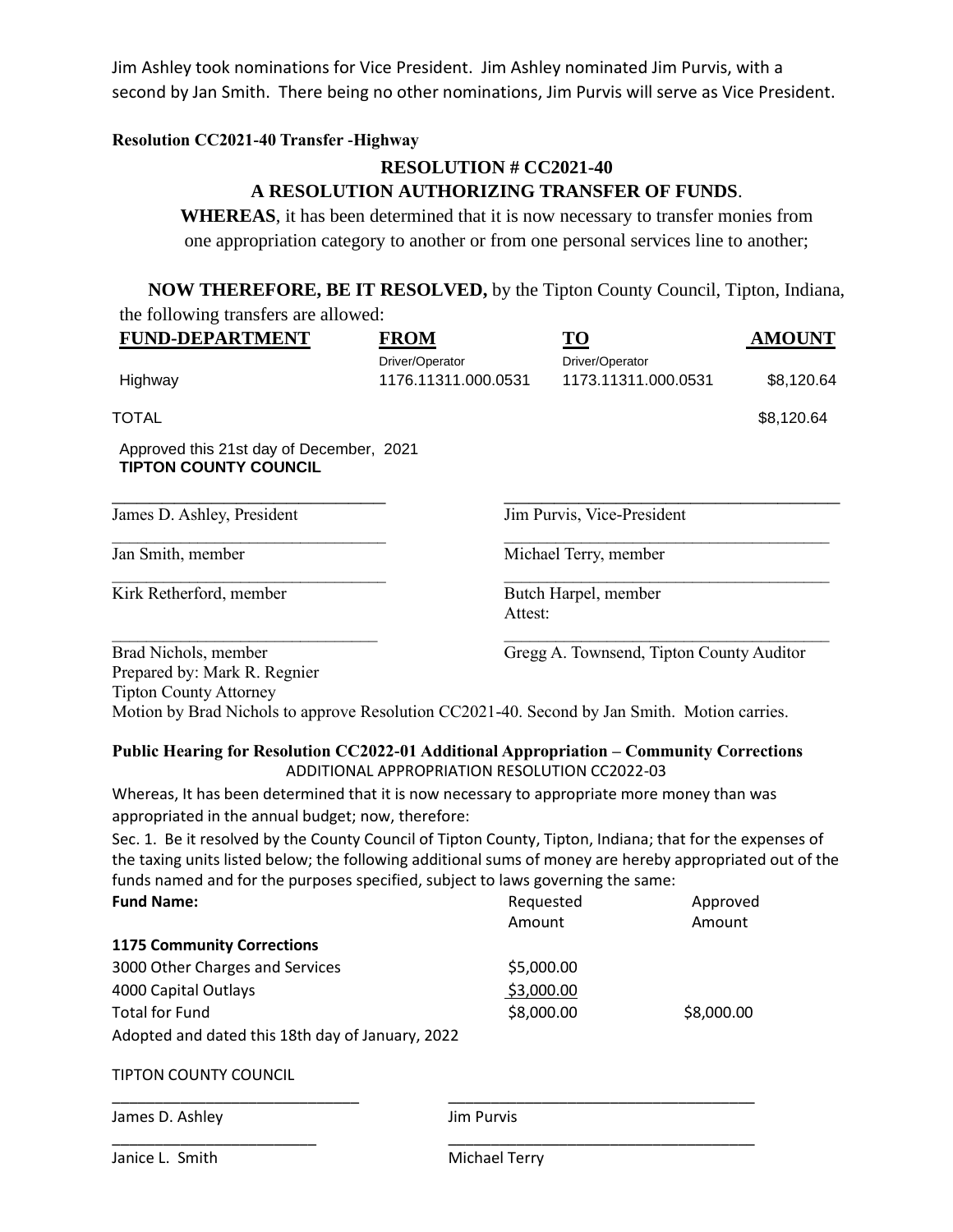Butch Harpel **Kirk Retherford** Attest:

\_\_\_\_\_\_\_\_\_\_\_\_\_\_\_\_\_\_\_\_\_\_\_\_\_\_\_\_\_ \_\_\_\_\_\_\_\_\_\_\_\_\_\_\_\_\_\_\_\_\_\_\_\_\_\_\_\_\_\_\_\_\_\_\_\_

Brad Nichols **Gregg A. Townsend, Secretary and County Auditor** 

Prepared by: Mark R. Regnier

Tipton County Attorney;

MARK R. REGNIER, ATTORNEY AT LAW.

120 S. West Street

Tipton, Indiana 46072

Jim Ashley opened the public hearing. There was no public comment.

Motion by Jim Purvis to close the public hearing . Second by Kirk Retherford. Motion carries. Motion by Jim Purvis to approve Resolution CC2022-01. Second by Jan Smith. Motion carries.

\_\_\_\_\_\_\_\_\_\_\_\_\_\_\_\_\_\_\_\_\_\_\_\_\_\_\_\_\_ \_\_\_\_\_\_\_\_\_\_\_\_\_\_\_\_\_\_\_\_\_\_\_\_\_\_\_\_\_\_\_\_\_\_\_\_

# **Public Hearing for Resolution CC2022-02 Appropriation Reduction**

APPROPRIATION REDUCTION RESOLUTION CC2022-02

Whereas, It has been determined that it is now necessary to reduce appropriations in the annual budget; now, therefore:

Sec. 1. Be it resolved by the County Council of Tipton County, Tipton, Indiana; that for the expenses of the taxing units listed below; the following appropriations are hereby reduced out of the funds named and for the purposes specified, subject to laws governing the same:

| <b>Fund Name:</b>                                            | Requested<br>Amount | Approved                                 |  |  |
|--------------------------------------------------------------|---------------------|------------------------------------------|--|--|
| 1159 Health Department                                       |                     |                                          |  |  |
| 10000 Personal Services                                      | $-56,500.00$        |                                          |  |  |
| <b>Total for Fund</b>                                        | $-56,500.00$        | $-56,500.00$                             |  |  |
| Adopted and dated this 18 <sup>th</sup> day of January, 2022 |                     |                                          |  |  |
| <b>TIPTON COUNTY COUNCIL</b>                                 |                     |                                          |  |  |
|                                                              |                     |                                          |  |  |
| James D. Ashley, President                                   |                     | Jim Purvis, Vice-President               |  |  |
| Jan Smith, member                                            |                     | Michael Terry, member                    |  |  |
| Kirk Retherford, member                                      |                     | Butch Harpel, member                     |  |  |
|                                                              | Attest:             |                                          |  |  |
| Brad Nichols, member                                         |                     | Gregg A. Townsend, Tipton County Auditor |  |  |

Prepared by: Mark R. Regnier

Tipton County Attorney

Jim Ashley opened the public hearing. There was no public comment.

Motion by Mike Terry to close the public hearing . Second by Brad Nichols. Motion carries. Motion by Kirk Retherford to approve Resolution CC2022-01. Second by Jim Purvis. Motion carries.

## **Public Hearing for Resolution CC2022-03 Additional Appropriation –**

ADDITIONAL APPROPRIATION RESOLUTION CC2022-03

Whereas, It has been determined that it is now necessary to appropriate more money than was appropriated in the annual budget; now, therefore:

Sec. 1. Be it resolved by the County Council of Tipton County, Tipton, Indiana; that for the expenses of the taxing units listed below; the following additional sums of money are hereby appropriated out of the funds named and for the purposes specified, subject to laws governing the same:

**Fund Name: Approved Requested Approved Approved**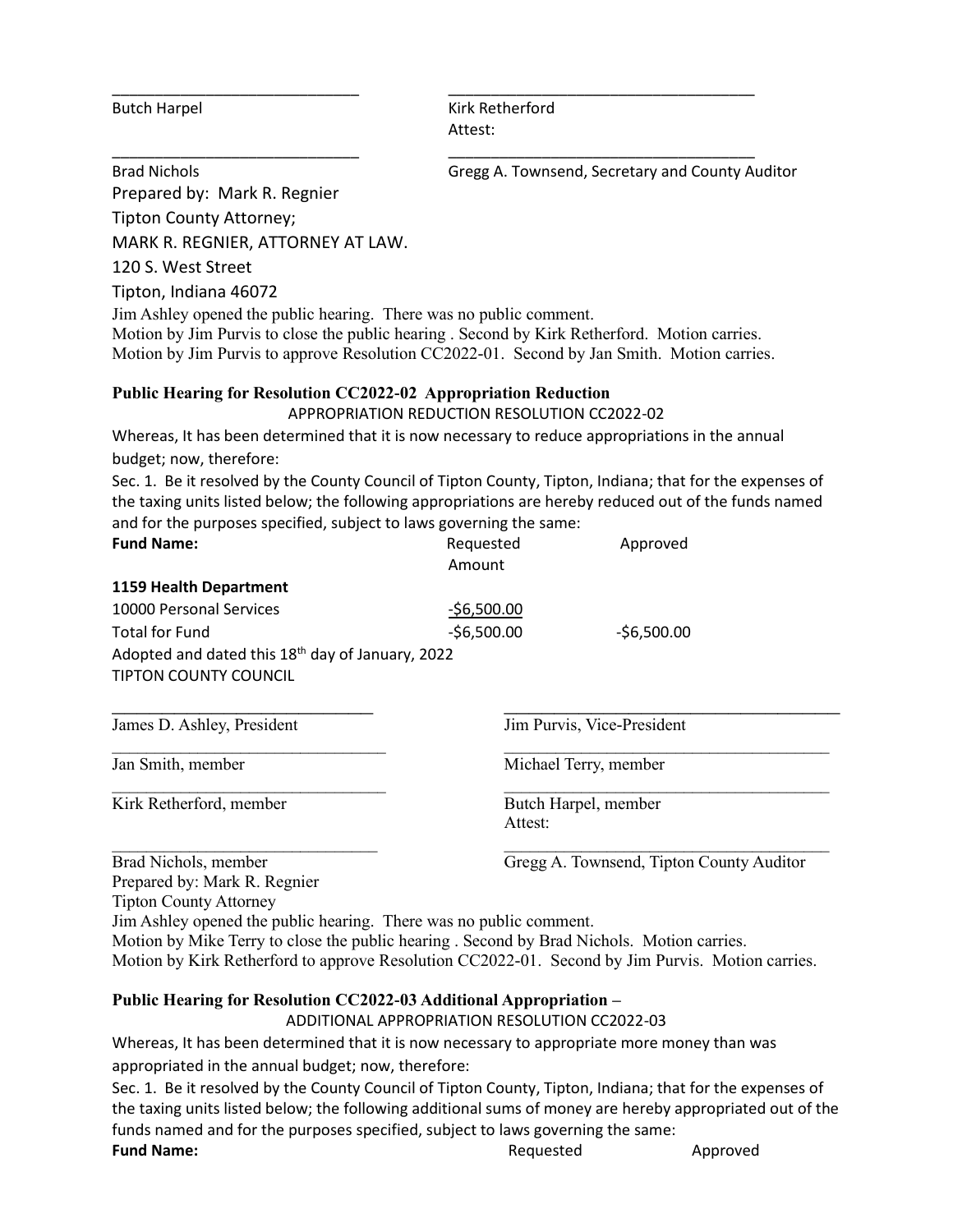|                                                      | Amount                                          | Amount      |  |  |
|------------------------------------------------------|-------------------------------------------------|-------------|--|--|
| 9101 Health Department- Emergency Preparedness Grant |                                                 |             |  |  |
| <b>1000 Personal Services</b>                        | \$13,994.75                                     |             |  |  |
| 2000 Supplies                                        | \$6,005.25                                      |             |  |  |
| 4000 Capital Outlays                                 | \$5,000.00                                      |             |  |  |
| <b>Total for Fund</b>                                | \$25,000.00                                     | \$25,000.00 |  |  |
| Adopted and dated this 18th day of January, 2022     |                                                 |             |  |  |
| <b>TIPTON COUNTY COUNCIL</b>                         |                                                 |             |  |  |
| James D. Ashley                                      | <b>Jim Purvis</b>                               |             |  |  |
| Janice L. Smith                                      | <b>Michael Terry</b>                            |             |  |  |
| <b>Butch Harpel</b>                                  | Kirk Retherford                                 |             |  |  |
|                                                      | Attest:                                         |             |  |  |
| <b>Brad Nichols</b>                                  | Gregg A. Townsend, Secretary and County Auditor |             |  |  |
| Prepared by: Mark R. Regnier                         |                                                 |             |  |  |
| Tipton County Attorney;                              |                                                 |             |  |  |
| MARK R. REGNIER, ATTORNEY AT LAW.                    |                                                 |             |  |  |
| 120 S. West Street                                   |                                                 |             |  |  |
| Tipton, Indiana 46072                                |                                                 |             |  |  |

Jim Ashley opened the public hearing. There was no public comment. Motion by Jim Purvis to close the public hearing . Second by Jan Smith. Motion carries. Motion by Brad Nichols to approve Resolution CC2022-03. Second by Jan Smith. Motion carries.

### **Sheriff's Pension Fund – Tony Frawley with Elaine Beatty and Stan Brown (McCready & Keen)**

Sheriff Frawley requested that the qualification for sheriff's pension be reduced from 10 years to 8 years. He stated that the Merit Board had approved the request. To make the change to the pension plan requires approval of the Merit Board, the Sheriff, and the County Council. The amendment to the current plan would affect merit officers and would add \$3,200 to the 2022 pension plan of \$206,710, bringing the total to an estimated \$210,196.Elaine Beaty stated that there was no urgency, but the sooner the better. Brad Nichols stated that he would like to have the personnel committee look at the deferred comp for the other employees. Jim Purvis asked if 8 years was the standard. Sheriff Frawley responded that many counties are going from 8 years to 10 years. It used to be about 70% were at 8 years, but now it is about 50%. Brad Nichols stated that in the past, they had lowered the retirement age from 55 to 52. Jim Purvis Pointed out that this would make a two term sheriff eligible. Elaine Beaty stated that counties had gone to 8 years, because sheriff's are term limited. Jim Purvis asked if the matron is a merit officer. Sheriff Frawley stated that she is not a merit officer, and that the amendment would only apply to deputies and the sheriff. Elaine Beaty stated that the Chief Deputy and Matron are appointed by the sheriff. The Chief Deputy would only qualify if he was already a merit officer when appointed. Jim Purvis asked what the City's vesting was. Brad Nichols stated that the county had matched the city in the past. Elaine Beaty stated that there are different plans in the statutes to cover the different forces. Brad Nichols stated that he had seen the details at Merit Board meeting in December. He stated that the Council should look at deferred compensation for the other county employees. He stated that the process was for the sheriff to take the amendment to the Merit Board and then to the County Council. He stated that the amendment could be prepared in January for the February meeting.

Motion by Brad Nichols to approve the amendment to the Sheriff's Pension Plan. Second by Jan Smith. Motion carries. The amendment is to be prepared for signature at the February meeting.

#### **2022 Appointments**

Plan Commission Motion by Brad Nichols to appoint Jim Purvis. Second by Jan Smith. Motion carries.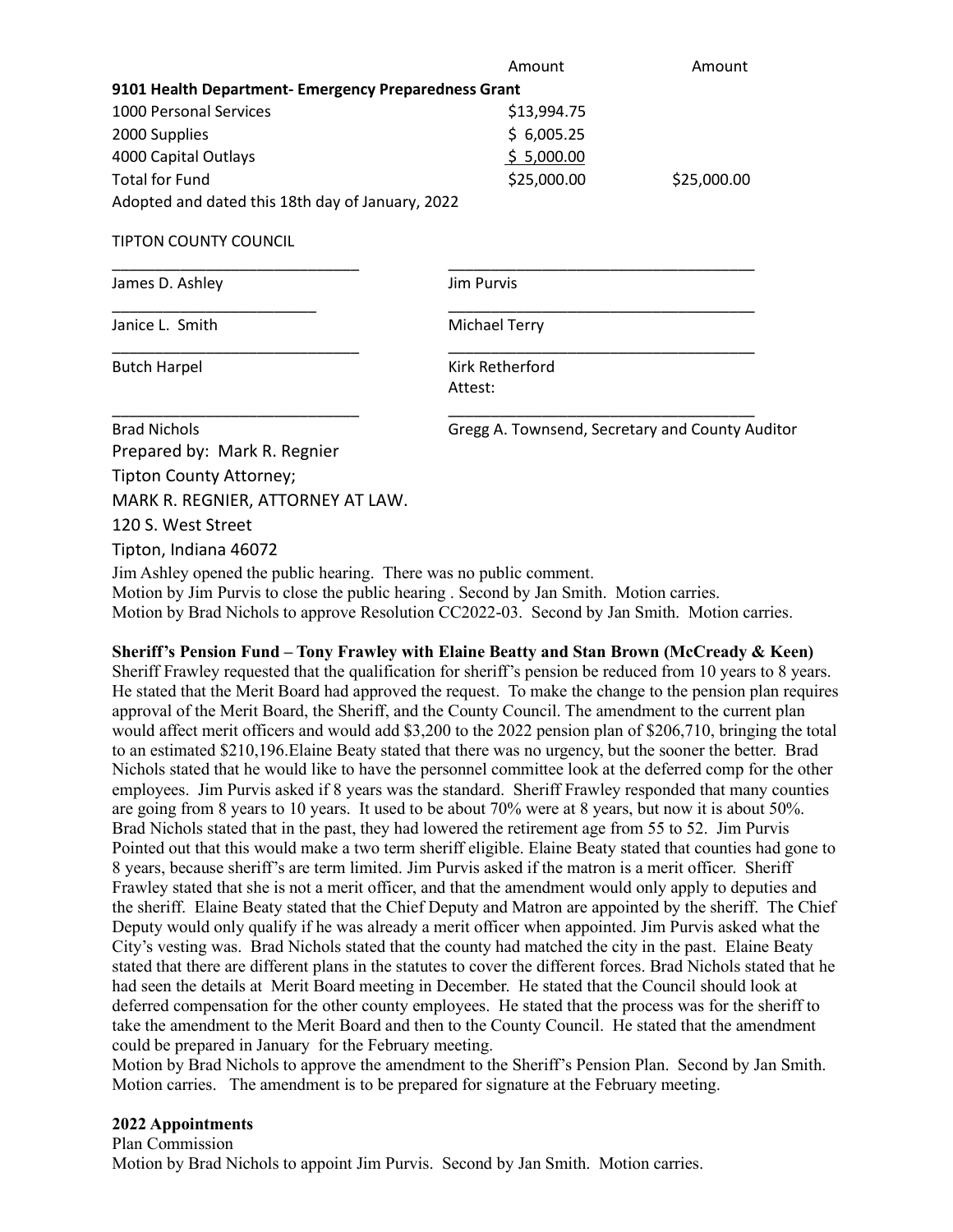Board of Zoning Appeals (BZA) – Tabled Joint 911 Executive Board Motion by Jim Purvis to appoint Brad Nichols and Re-appoint Mike Terry. Second by Jan Smith. Motion carries. Alcoholic Beverage Commission Motion by Jan Smith to re-appoint Francis Letsinger. Second by Kirk Retherford. Motion carries. Library Board – Tabled Community Corrections Advisory Board – Checking to see if Brad Nichols has 4 year term Community Center Board Motion by Jim Purvis to re-appoint Bailey Franklin. Second by Jan Smith. Motion carries. Solid Waste Board Motion by Jan Smith to appoint Mike Terry. Second by Kirk Retherford. Motion carries Property Tax Assessment Board of Appeals (PTABOA) Motion by Brad Nichols to appoint Virginia Baker as Level II Democrat. Second by Mike Terry. Motion carries Goodwill Committee Motion by Jim Purvis to appoint Jan Smith, with Butch Harpel to attend as rotating member, as available. Second by Kirk Retherford. Motion carries Liason to the Merit Board Motion by Mike Terry to appoint Brad Nichols. Second by Jan Smith. Motion carries Extension Education Board Motion by Jim Purvis to appoint Kirk Retherford. Second by Jan Smith. Motion carries Redevelopment Commission Motion by Jim Purvis tore- appoint Jim Ashley, Jan Smith, and Mike Terry. Second by Butch Harpel. Motion carries Regional Planning Organization Motion by Mike Terry to appoint Jim Ashley. Second by Jim Purvis. Motion carries Audit Finance Committee Motion byJim Purvis to re-appoint Butch Harpel and appoint Kirk Retherford and Jim Purvis. Second by Brad Nichols. Motion carries

### **Minutes for County Council Minutes for December 21, 2021.**

Motion by Brad Nichols to approve County Council Minutes for December 21, 2021 with corrections. Second by Jan Smith. Motion carries. Butch Harpel abstained as he was absent. Jim Purvis stated that several documents from 2020 need to be signed, as they were part of zoom meetings. Please stop by the Auditor's Office.

**Public Comments** - None

### **Committee Reports**

Jim Purvis stated that the Goodwill Committee will be meeting at 8am on Friday. Brad Nichols and Butch Harpel will attend.

Jim Ashley mentioned that passing of Auditor Townsend's brother, Kris Townsend, today.

Motion by Jan Smith to adjourn the meeting. Second by Kirk Retherford. Motion carries.